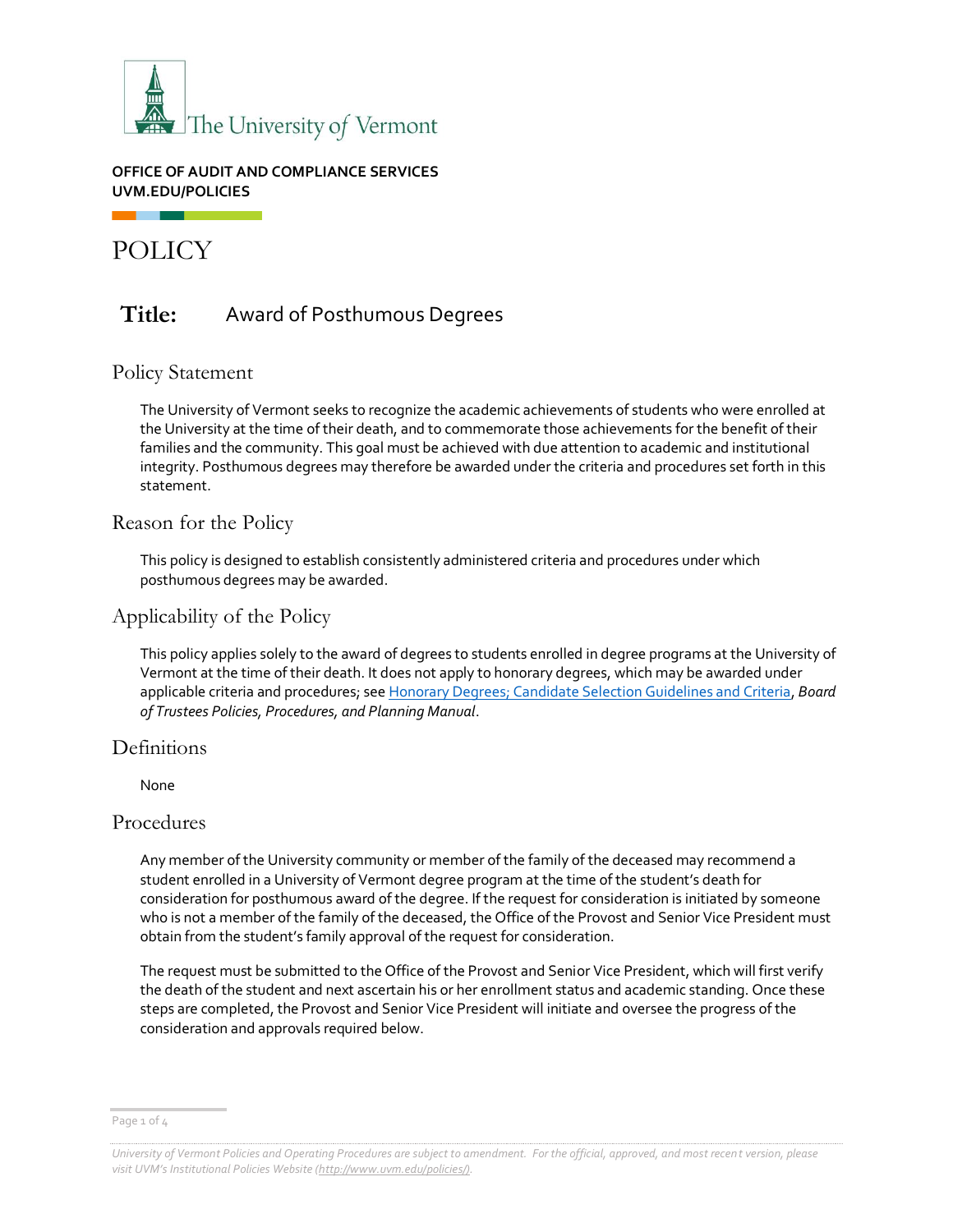The Provost and Senior Vice President will advise the individual who made the request of its final disposition. If the final decision is favorable, and the request did not initiate from the family of the deceased, the Provost and Senior Vice President will also notify the family.

A posthumous degree will customarily be conferred at the next regularly scheduled commencement exercise and presented to a member of the student's family or their representative. The commencement program will note that the degree was presented posthumously. The graduation application fee shall be waived. A posthumous degree may also be presented by an appropriate University official to the family in a private gathering.

The Office of the Registrar shall post the notice of the award of the posthumous degree to the student's transcript.

#### **A. Undergraduate degrees**

An undergraduate degree may be awarded posthumously if:

- 1. At the time of death, the student was enrolled in courses required for completion of the degree and nearing completion of work required for award of the degree.;
- 2. The student was in good academic standing and successfully progressing toward completion of requirements for the degree to be awarded;
- 3. A favorable recommendation for award of the degree is made by the student's major department and college dean, and is then referred through normal channels to the Faculty Senate for approval; and
- 4. The President awards the degree in due course.

#### **B. Graduate degrees**

A graduate degree may be awarded posthumously if:

- 1. At the time of death, the graduate student was nearing successful completion of the work required for the degree;
- 2. The student was in good standing;
- 3. A favorable recommendation for award of the degree is made by the student's graduate committee, the Graduate College Executive Committee and the Dean of the Graduate College, and is then referred through normal channels to the Faculty Senate for approval; and
- 4. The President awards the degree in due course.

#### **C. Medical Doctor degrees**

A Medical Doctor degree may be awarded posthumously if:

- 1. The student completed the Clerkship Level and the required (non-elective) components of the Advanced Integration Level of the curriculum;
- 2. The student was in good academic standing and was successfully progressing toward completion of requirements for the degree to be conferred;

Page 2 of 4

*University of Vermont Policies and Operating Procedures are subject to amendment. For the official, approved, and most recent version, please visit UVM's Institutional Policies Website ([http://www.uvm.edu/policies/\).](http://www.uvm.edu/policies/)*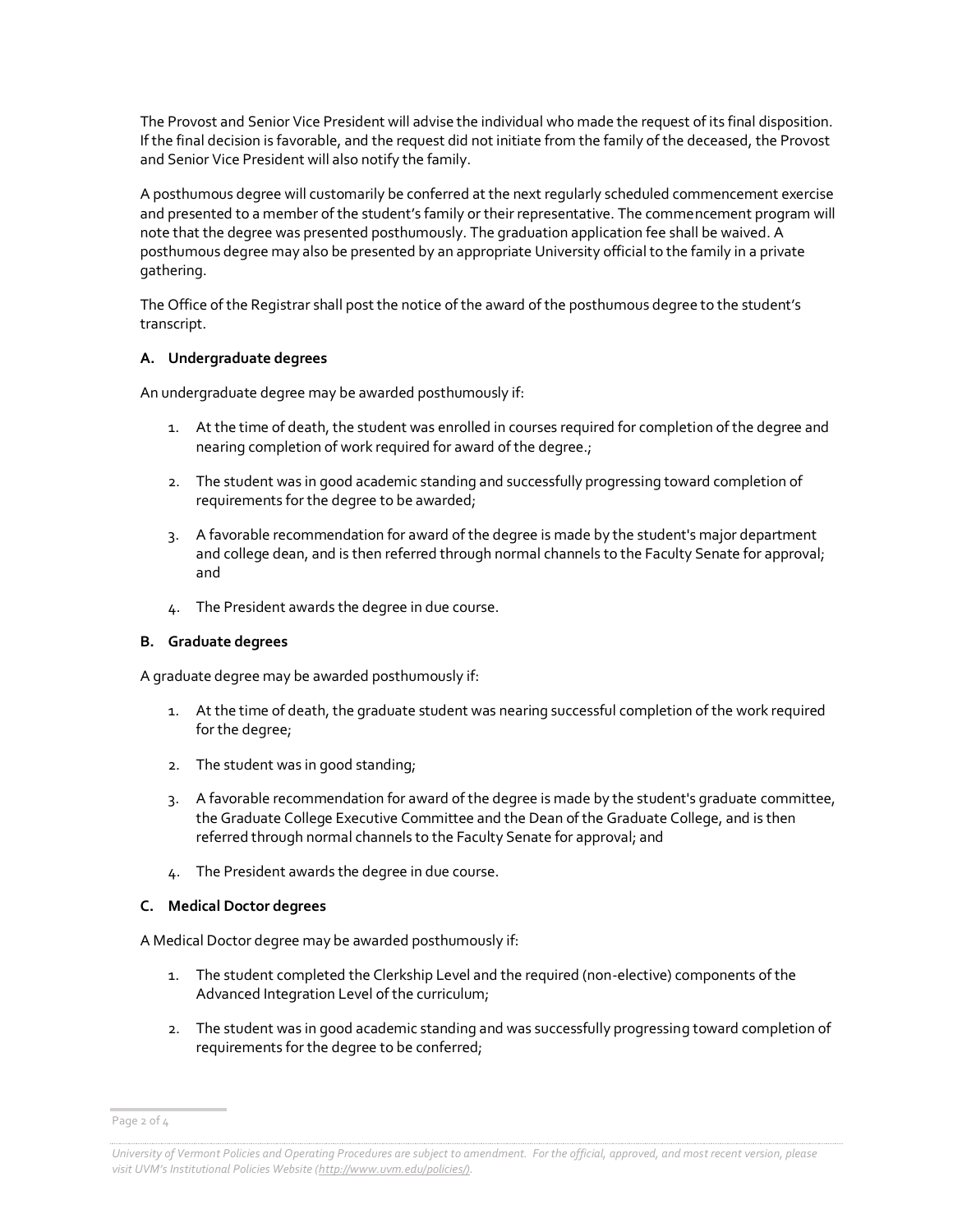- 3. A favorable recommendation for award of the degree is made by the Senior Associate Dean for Medical Education and the Dean of the College of Medicine, and is then referred through normal channels to the Faculty Senate for approval; and
- 4. The President awards the degree in due course.

#### **D. Extraordinary Circumstances**

Requests for consideration that do not meet the above criteria may also be considered when extraordinary circumstances, such as outstanding service to the University, prevail. In these situations, a request for award of the degree must be reviewed and favorably recommended by the appropriate department and/or dean or, as applicable, the Graduate College Executive Committee and Graduate College Dean, or the Senior Associate Dean for Medical Education and the Dean of the College of Medicine, and the Provost. If these recommendations are favorable, the request will be referred through normal channels to the Faculty Senate for approval and subsequently to the Board of Trustees to award the degree in due course.

# Contacts

| Questions concerning the daily operational interpretation of this policy should be directed to the following |                             |  |  |
|--------------------------------------------------------------------------------------------------------------|-----------------------------|--|--|
| (in accordance with the policy elaboration and procedures):                                                  |                             |  |  |
| Title(s)/Department(s):                                                                                      | <b>Contact Information:</b> |  |  |
| <b>Provost and Senior Vice President</b>                                                                     | (802) 656-4400              |  |  |
|                                                                                                              | Provost.Office@uvm.edu      |  |  |

# Forms/Flowcharts/Diagrams

None

# Related Documents/Policies

None

# Regulatory References/Citations

None

# Training/Education

Training will be provided on an as-needed basis as determined by the Approval Authority or the Responsible Official.

# About this Policy

| Responsible<br>Official: | <b>Provost and Senior Vice President</b> | Approval<br>Authority: | President    |
|--------------------------|------------------------------------------|------------------------|--------------|
| Policy<br>Number:        | V. 2.23.3                                | <b>Effective Date:</b> | June 7, 2010 |

Page 3 of 4

*University of Vermont Policies and Operating Procedures are subject to amendment. For the official, approved, and most recent version, please visit UVM's Institutional Policies Website ([http://www.uvm.edu/policies/\).](http://www.uvm.edu/policies/)*